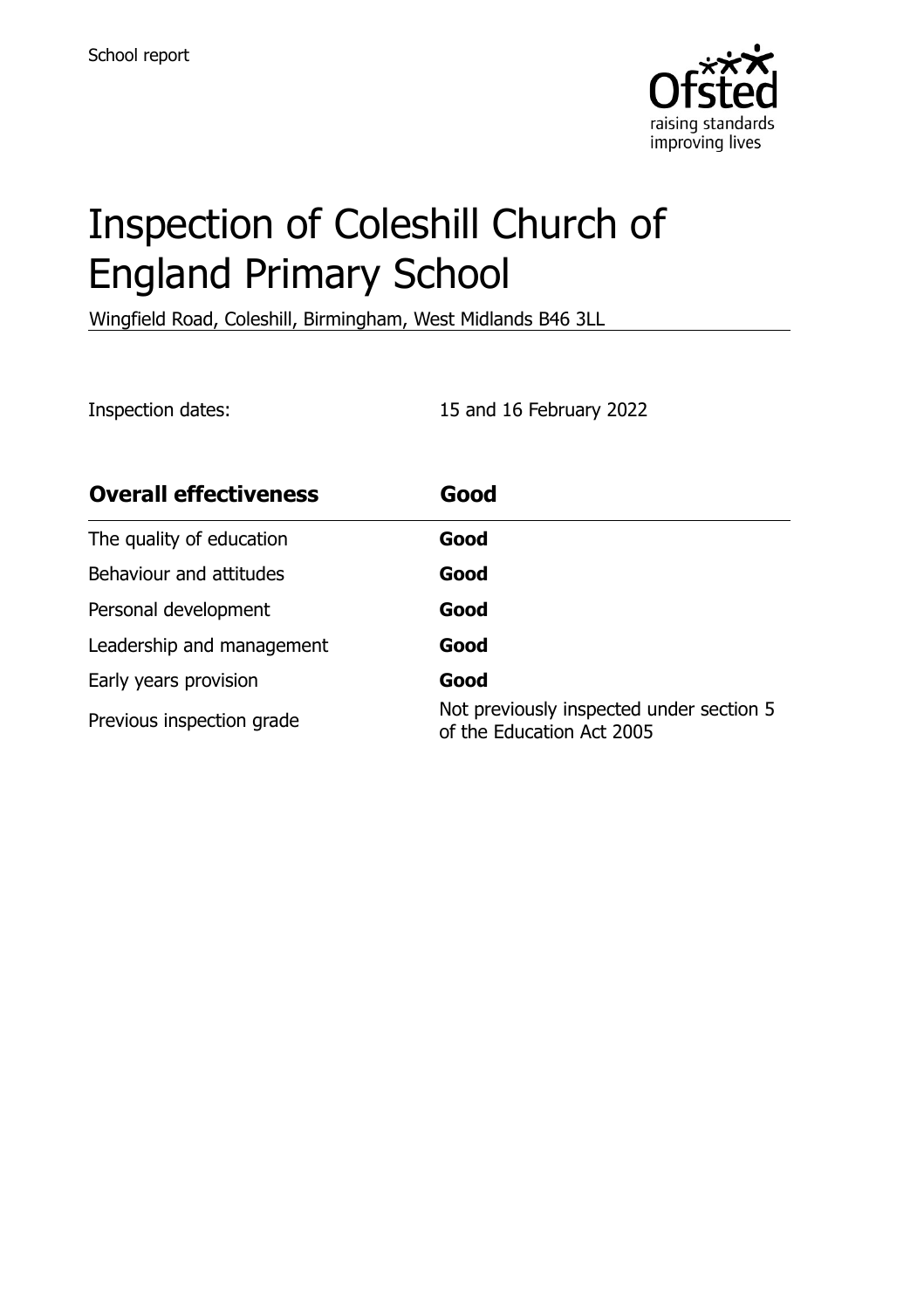

# **What is it like to attend this school?**

Leaders and staff want every child to be the best they can be. Pupils work hard because teachers have high expectations of them. Many pupils said that teachers are the best thing about their school. They enjoy their lessons because teachers help them to remember their learning. Pupils are proud of their achievements.

This is an inclusive and caring school where children and families get the support they need. Leaders ensure that all pupils, including those with special educational needs and/or disabilities (SEND), have access to a broad and exciting curriculum.

Pupils feel safe and happy at school. Pupils show respect and tolerance. They know about different cultures and religions. Pupils say that everyone is treated fairly at the school. Bullying and name-calling sometimes happens but pupils are confident that staff will sort out any issues when they occur.

Pupils enjoy the extra responsibilities they are given, for example school councillor and peer mentor. They know their roles are important and contribute to school life. For example, worship councillors asked that British Sign Language was used in assembly.

Leaders support pupils' mental health and well-being. For example, pupils are encouraged to look after the school guinea pigs, Billie and Betty.

#### **What does the school do well and what does it need to do better?**

Leaders have high expectations of what pupils can achieve. They have designed a curriculum that is ambitious. Subject leaders are very skilled in leading their subject areas. Subject leaders have carefully mapped out the precise knowledge and skills they want pupils to learn. Where the curriculum is well embedded, pupils remember their learning long-term, for example in history and art. However, in some of the foundation subjects pupils' learning is less secure as pupils have some gaps in prior knowledge.

Reading is a priority across the school. Pupils are not disadvantaged by not being able to read. Reading happens regularly throughout the day. Children get off to a quick start learning phonics. The books children read are well matched to their phonic ability. Pupils who struggle or start to fall behind benefit from effective catchup support. Teachers follow a well-sequenced phonics scheme. Nevertheless, on occasion teachers do not adapt the learning according to pupils' needs. This means the activities that teachers plan do not focus sharply enough on the precise letter sounds that the pupils are learning.

Pupils achieve well in mathematics. Leaders have ensured that learning is very well sequenced and builds in a logical order. Learning has been carefully mapped from Reception to the end of Year 6. Regular assessment helps ensure that teaching is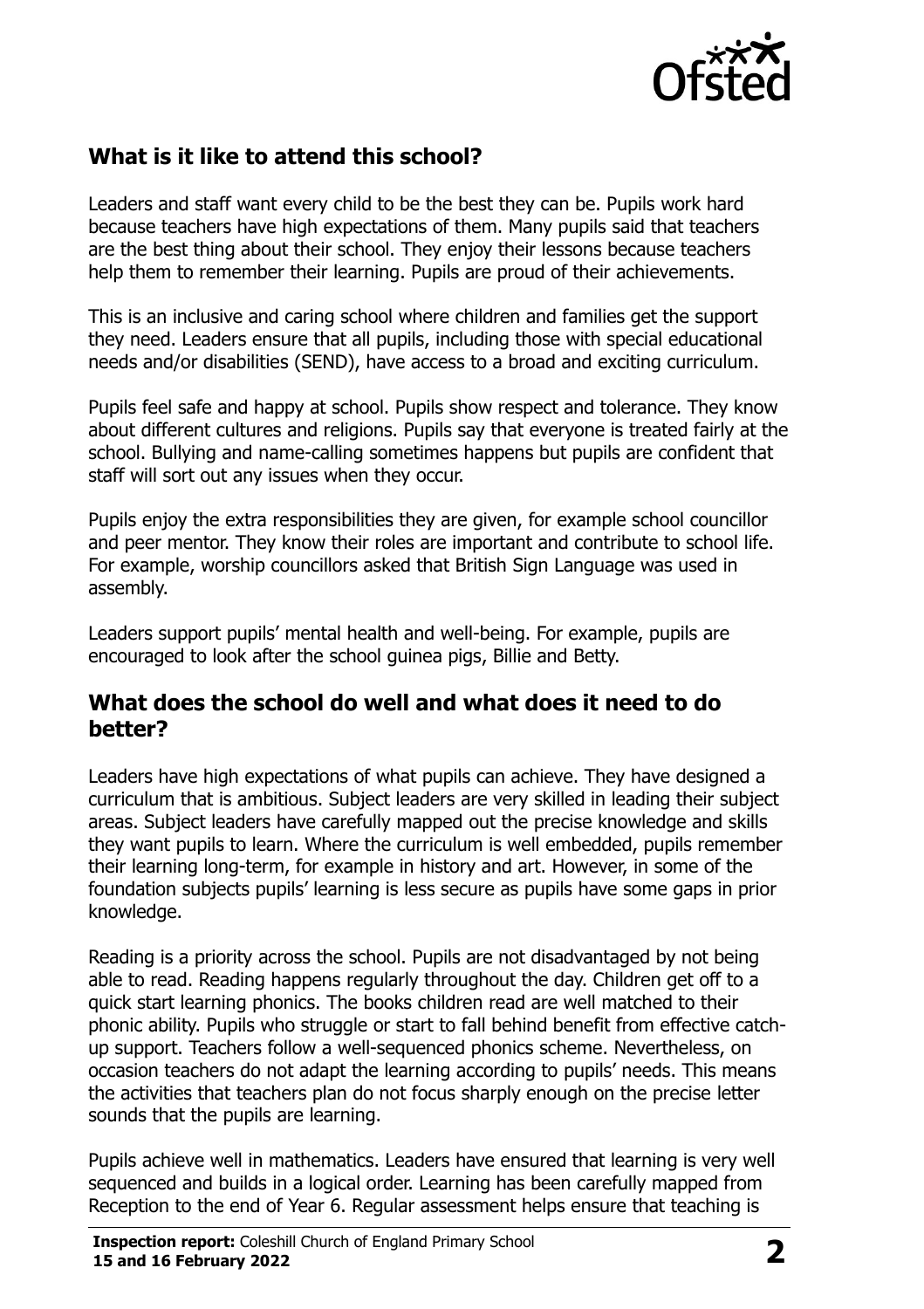

carefully matched to what pupils can do. This means that pupils develop a secure understanding of their learning. Teachers regularly check what pupils can remember through well-considered 'exit tasks'. Pupils confidently use mathematical knowledge and vocabulary to discuss and explain their ideas.

Pupils with SEND are well supported, following a careful identification and assessment of their needs. The school's special educational needs coordinator (SENCo) works with teachers, parents and external agencies to create plans that support pupils in their learning. In lessons, adults support pupils well and help them to access all that the curriculum has on offer.

Leaders have high expectations of pupils' behaviour. This is embedded right from the moment children start in early years. Pupils behave well in lessons. Low-level disruption is rare.

Children in early years make a seamless start to school. This is because staff ensure they feel safe and welcome. Children have positive attitudes to learning. They are resilient and approach new learning with enthusiasm. This was embodied by a child who said, 'Watch me. I'm going to blow your socks off with my phonics.' The youngest children are taught to be independent in a very supportive and nurturing environment. They have access to age-appropriate resources. Children follow instructions and listen carefully to adults.

Pupils take pride in their work. Work is well presented, neat and well organised. They relished opportunities to share their achievements with the inspectors. Leaders provide a range of opportunities for pupils to develop their interests and learn new things. Leaders plan trips that help the pupils remember more. For example, when learning about healthy eating, pupils visited a farm and learned where their food comes from.

Leaders have an accurate understanding of the strengths and weaknesses of the school. They share their evaluations with governors and the trust. Governors are well informed. Governors have worked with leaders to review teachers' workload and well-being and have made changes to monitoring processes as a result. Staff value these changes.

# **Safeguarding**

The arrangements for safeguarding are effective.

Leaders prioritise the safeguarding of pupils. Leaders ensure that all staff are trained so that they can identify any pupil who may be at risk. The designated safeguarding leads work closely with external agencies to get pupils and families the help they need. Leaders make sure that appropriate checks have been carried out on adults who work in the school.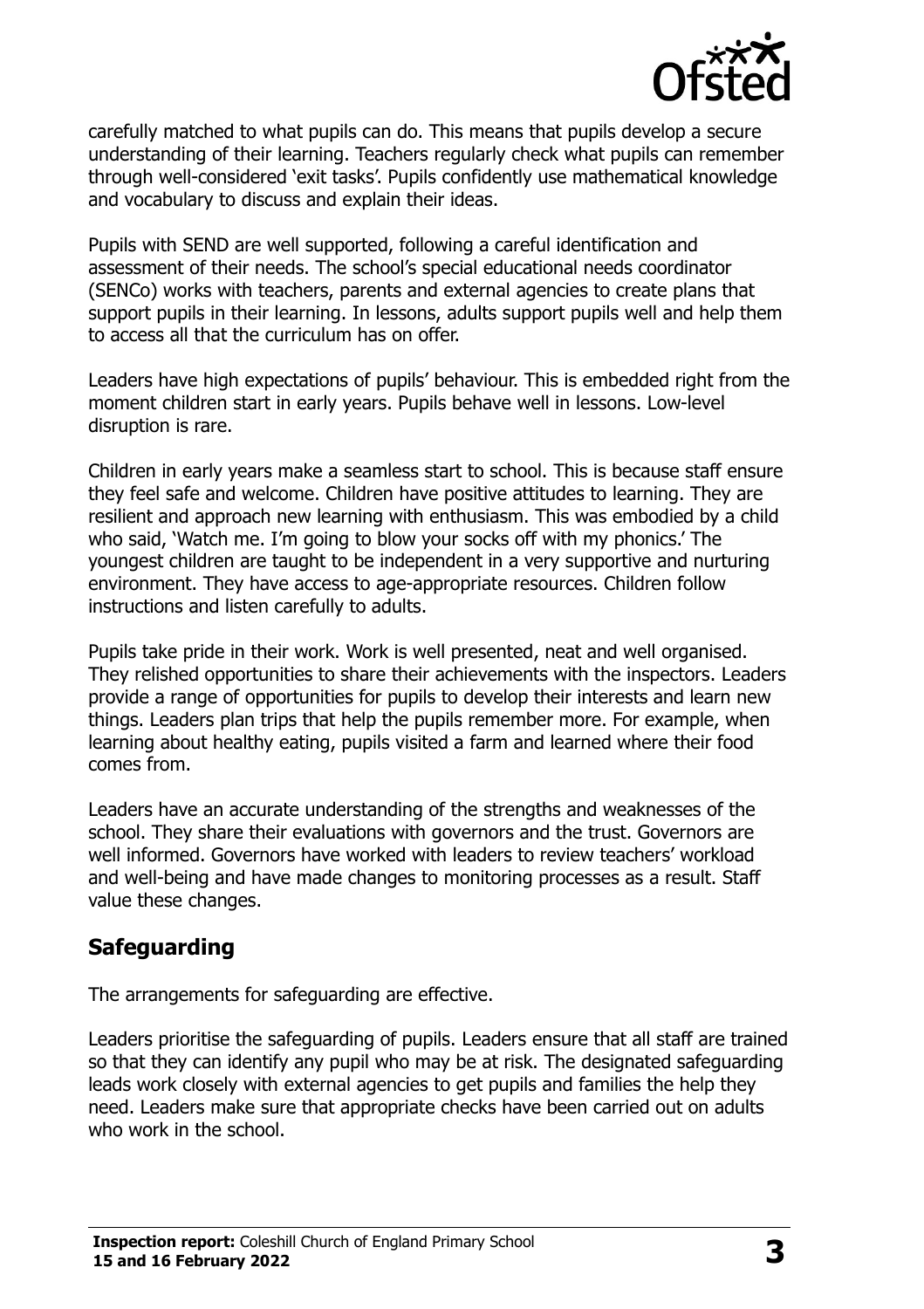

Pupils learn how to keep themselves safe. They understand the benefits and risks of social media, and know about online safety. Pupils are taught about what online bullying and harassment are and what to do if they come across them.

# **What does the school need to do to improve?**

#### **(Information for the school and appropriate authority)**

- On occasion, phonic activities are not sharp enough to help pupils learn and practise the letter sounds. This means that some pupils cannot read independently. Staff need to make sure that the work they give to pupils in phonics is well matched to the letter sounds they want pupils to learn, so that pupils can read more fluently and confidently.
- In a few foundation subjects pupils do not always remember their prior learning as well as they could. This is a legacy from when the curriculum was not as well planned as it is now. Consequently, pupils have some gaps in knowledge. This means that pupils are not always ready for what comes next. Leaders need to identify the essential knowledge that pupils need to know. Staff then need to address the gaps in learning so that pupils can build on what they already know and can do.

# **How can I feed back my views?**

You can use [Ofsted Parent View](http://parentview.ofsted.gov.uk/) to give Ofsted your opinion on your child's school, or to find out what other parents and carers think. We use information from Ofsted Parent View when deciding which schools to inspect, when to inspect them and as part of their inspection.

The Department for Education has further quidance on how to complain about a school.

If you are the school and you are not happy with the inspection or the report, you can [complain to Ofsted.](http://www.gov.uk/complain-ofsted-report)

# **Further information**

You can search for [published performance information](http://www.compare-school-performance.service.gov.uk/) about the school.

In the report, '[disadvantaged pupils](http://www.gov.uk/guidance/pupil-premium-information-for-schools-and-alternative-provision-settings)' refers to those pupils who attract government pupil premium funding: pupils claiming free school meals at any point in the last six years and pupils in care or who left care through adoption or another formal route.

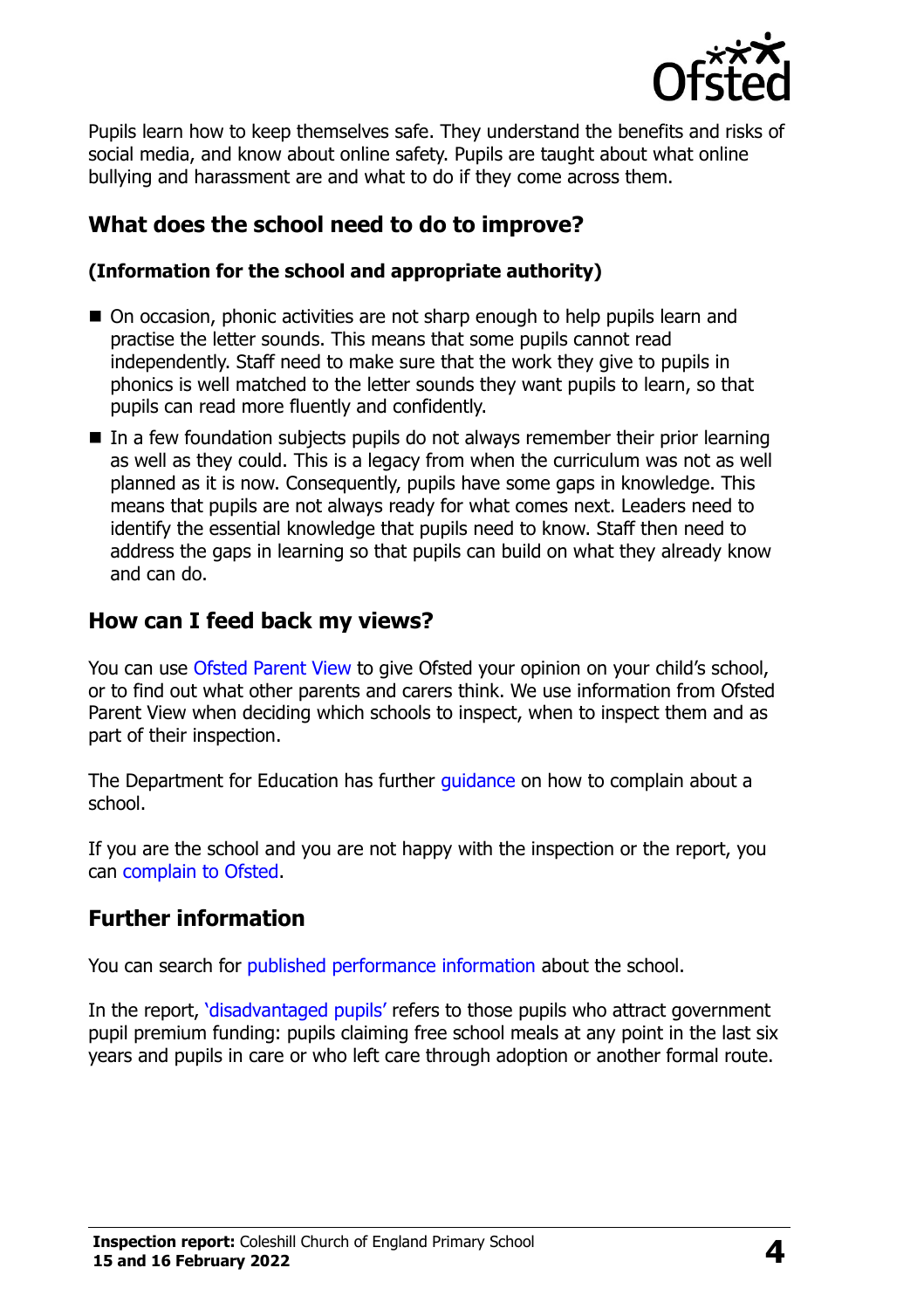

## **School details**

| Unique reference number             | 146171                      |
|-------------------------------------|-----------------------------|
| <b>Local authority</b>              | Warwickshire                |
| <b>Inspection number</b>            | 10207217                    |
| <b>Type of school</b>               | Primary                     |
| <b>School category</b>              | Academy converter           |
| Age range of pupils                 | 2 to 11                     |
| <b>Gender of pupils</b>             | Mixed                       |
| Number of pupils on the school roll | 379                         |
| <b>Appropriate authority</b>        | Board of trustees           |
| <b>Chair of trust</b>               | Sarah Smith                 |
| <b>Headteacher</b>                  | <b>Matthew Edwards</b>      |
| Website                             | www.coleshillprimary.org.uk |
| Date of previous inspection         | Not previously inspected    |

# **Information about this school**

- This is a Church of England primary school. The last section 48 Statutory Inspection of Anglican and Methodist Schools took place in June 2019.
- The school has a Nursery for two-, three- and four-year olds.
- The school does not use alternative providers.
- The school runs a paid for before- and after-school provision.

#### **Information about this inspection**

The inspectors carried out this inspection under section 5 of the Education Act 2005.

- This was the first routine inspection the school received since the COVID-19 pandemic began. Inspectors discussed the impact of the pandemic with school leaders and have taken that into account in their evaluation of the school.
- **Inspectors carried out deep dives in these subjects: early reading, mathematics,** history and geography. For each deep dive, inspectors discussed the curriculum with subject leaders, visited a sample of lessons, spoke to teachers, spoke to some pupils about their learning and looked at samples of pupils' work.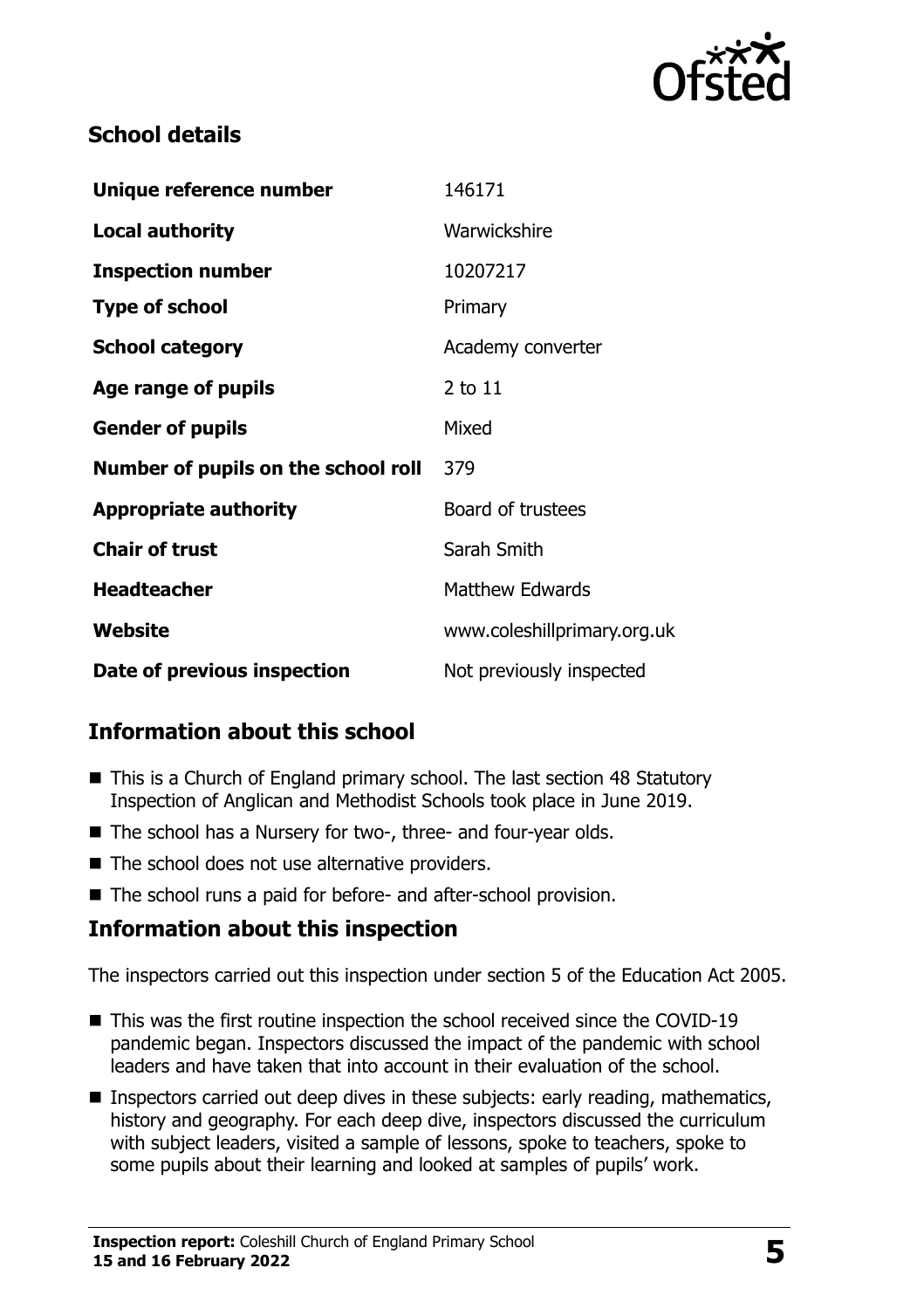

- Inspectors held meetings with the headteacher, deputy headteacher, curriculum and early years leader and the SENCo.
- Inspectors met with the designated safeguarding lead and checked safeguarding documents, including the checks made on staff. They also examined documentation relating to pupils' attendance and behaviour.
- Inspectors considered the responses to Ofsted's online survey, Ofsted Parent View, and the views of staff recorded in Ofsted's online survey.
- **Inspectors also spoke with pupils informally during the school day, including at** before- and after-school clubs.

#### **Inspection team**

| Eve Morris, lead inspector | Her Majesty's Inspector |
|----------------------------|-------------------------|
| Rachel Henrick             | Her Majesty's Inspector |
| Ian Beardmore              | Ofsted Inspector        |